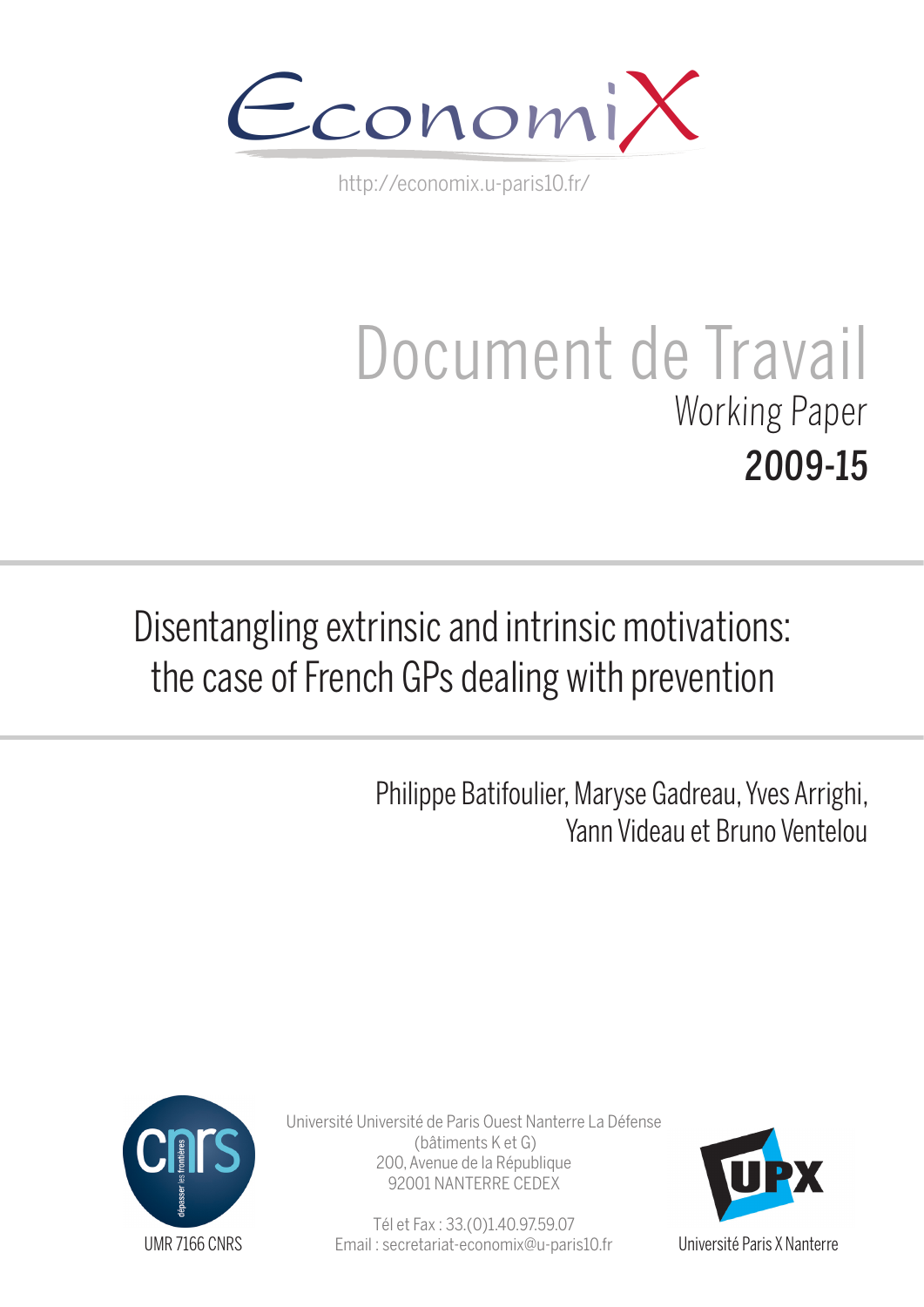#### Disentangling extrinsic and intrinsic motivations: the case of French GPs dealing with prevention **BATIFOULIER Philippe**, EconomiX, Université Paris X-Nanterre. **GADREAU Maryse**, LEG, Université de Bourgogne. **ARRIGHI Yves,** ENSAI & ORS PACA **VIDEAU Yann**, INSERM ORS PACA **VENTELOU Bruno**, CNRS INSERM ORS PACA

#### **Abstract**

The economic literature attaches great importance to the analysis of "professional motivations", in particular examining the possible crowding-out effects between extrinsic and intrinsic motivations. This article applies these questions to the healthcare professions with a view to providing a fair scaling of the implementation of pay-for-performance policies by public decision-makers. We assemble a panel of 528 independent general practitioners in the "Provence-Alpes-Côte d'Azur" region in France and provide an inter-personal statistical decomposition between extrinsic and intrinsic motivations with regard to preventive actions. The proportion of intrinsic motivations is relatively greater among physicians paid with fixed fees. The significant effect of age describes a U shape which can be interpreted as being the result of a "life cycle of medical motivations". Finally, econometric estimations demonstrate a correlation between a small proportion of intrinsic motivation and a feeling of injustice with regard to the reforms. The cross-sectional nature of the data does not allow us to draw any conclusions concerning the direction of the causality. But the above correlation would seem to support the theory that the implementation of a policy based on monetary incentives towards performance is perceived as being offensive and may be accompanied by a reduction in intrinsic motivations in medical practice.

#### **Keywords**

General practitioners, Motivations, Prevention, Payment for performance, Intrinsic and extrinsic incentives, France

#### **Résumé**

La littérature économique fait désormais une large place à l'analyse des « motivations professionnelles », examinant notamment les possibles effets d'éviction entre motivations extrinsèques et intrinsèques. Le présent article propose des transposer ces questions dans le champ des professions de santé, avec l'enjeu d'un juste dimensionnement du recours aux politiques de paiement à la performance par le décideur public. Nous mobilisons un panel de 528 médecins généralistes libéraux de la région « Provence Alpes Côte d'Azur » en France et proposons une décomposition statistique interindividuelle entre motivations extrinsèques et intrinsèques dans le domaine des actions de prévention. La part des motivations intrinsèques est relativement plus importante chez les médecins pratiquant les tarifs conventionnés. L'effet significatif de l'âge suit une courbe en U qu'on peut interpréter comme le résultat d'un « cycle de vie des motivations médicales » ou comme celui d'un effet génération. Enfin, l'estimation économétrique établit une corrélation entre une faible part de motivation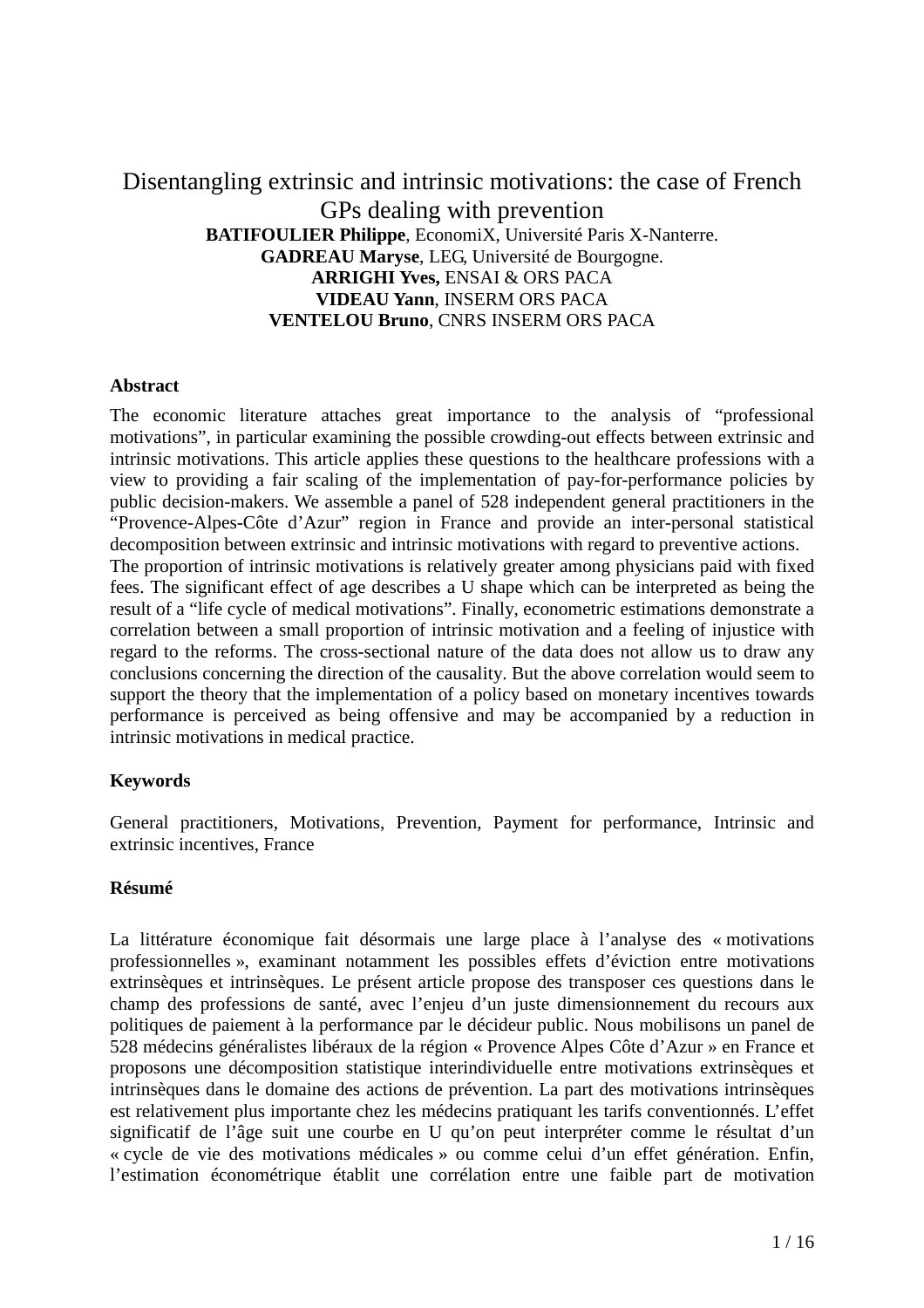intrinsèque et le sentiment d'injustice concernant les réformes. La nature transversale des données ne permet pas de conclure quant au sens de la causalité, mais la relation mise en évidence semble bien alimenter la thèse selon laquelle la mise en place d'une politique basée sur les incitations monétaires à la performance est jugée comme désobligeante et peut s'accompagner d'une érosion des motivations intrinsèques dans le travail médical.

#### **Acknowledgements**

We would like to thank Carine Franc for her highly constructive comments. Thanks also to Jean-Baptiste Combes for his work on the "prevention score" which we use here. This work enjoyed the financial support of MIRE (governance of the national health insurance) and the Ministry of Research (ANR – ACI standards)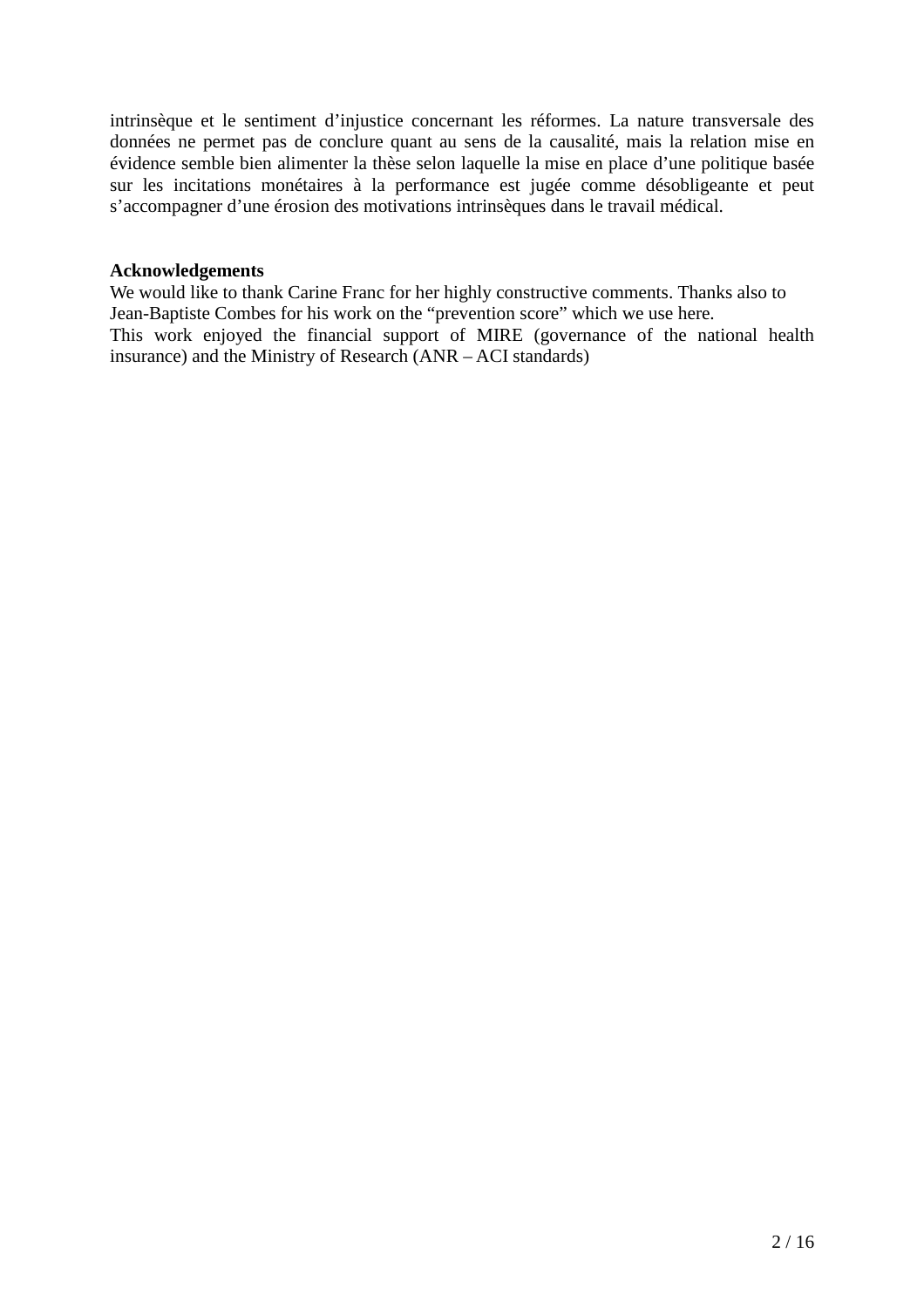#### **Introduction**

The emphasis placed on asymmetric information, which a physician can use to his advantage, has for the most part masked the existence of different levels of intent. One means of taking the diversity of possible attitudes at work into consideration is to divide the concept of "professional motivation" into intrinsic motivations (IMs) and extrinsic motivations (EMs), following the reasoning outlined in the field of social and cognitive psychology (Déci, 1971). Intrinsic motivations relate to activities that are practised with a view to obtaining direct intrinsic satisfaction which is derived without expecting compensation or attempting to avoid any feeling of guilt<sup>i</sup>. Extrinsic motivations relate to activities which are practised with a view to obtaining gratification exogenous to the activity itself, for example payment.

This framework allows us to question the efficiency of monetary incentive policies. Monetary compensation constitutes a sub-group of EMs which can weaken the motivations under the control of individuals, i.e. the IMs. Both types of motivation may suffer from crowding out by the other, as demonstrated in Titmuss' famous example (1970) concerning blood donation<sup>ii</sup>. This author points out that a commercial policy in a sphere where social norms play a major role may not only stimulate selfish behaviour but also have irreparable long-term consequences, where "the price of a price" is the disappearance of an efficient norm of social approval (Janssen and Mendys-Kamphorst, 2004).

This crowding-out effect, which calls into question the efficiency of "effort for the money" policies, has been widely supported in the field of economics following the works of Frey (1997) or Kreps (1997). Bénabou and Tirole (2003) attempted to reconcile the economic (individuals respond to incentives) and psycho-sociological perspectives (the incentives may prove counterproductive) by identifying the conditions in which an agent (an employee, a child) uses the policy of the principal (an employer, a teacher or a parent) to learn how he appears to him (the "looking-glass-self"). An incentive has hidden costs by revealing to the agent a piece of information concerning the trust granted by the principal (Falk and Kosfeld, 2006; Sliwka, 2007). It modifies the perception of the interaction on the part of the agent who can use the principal's policy as a signalling device.

Nevertheless, by definition, a financial incentive does not only demonstrate negative effects and not all compensation is counterproductive. For example, the theory identifies a crowdingin effect when EMs are considered by the agent as a reward for effort. Some authors believe that the relationship between IMs and EMs is not linear and shows a discontinuity in the relationship between monetary incentives and performance (Gneezy and Rustichini, 2000;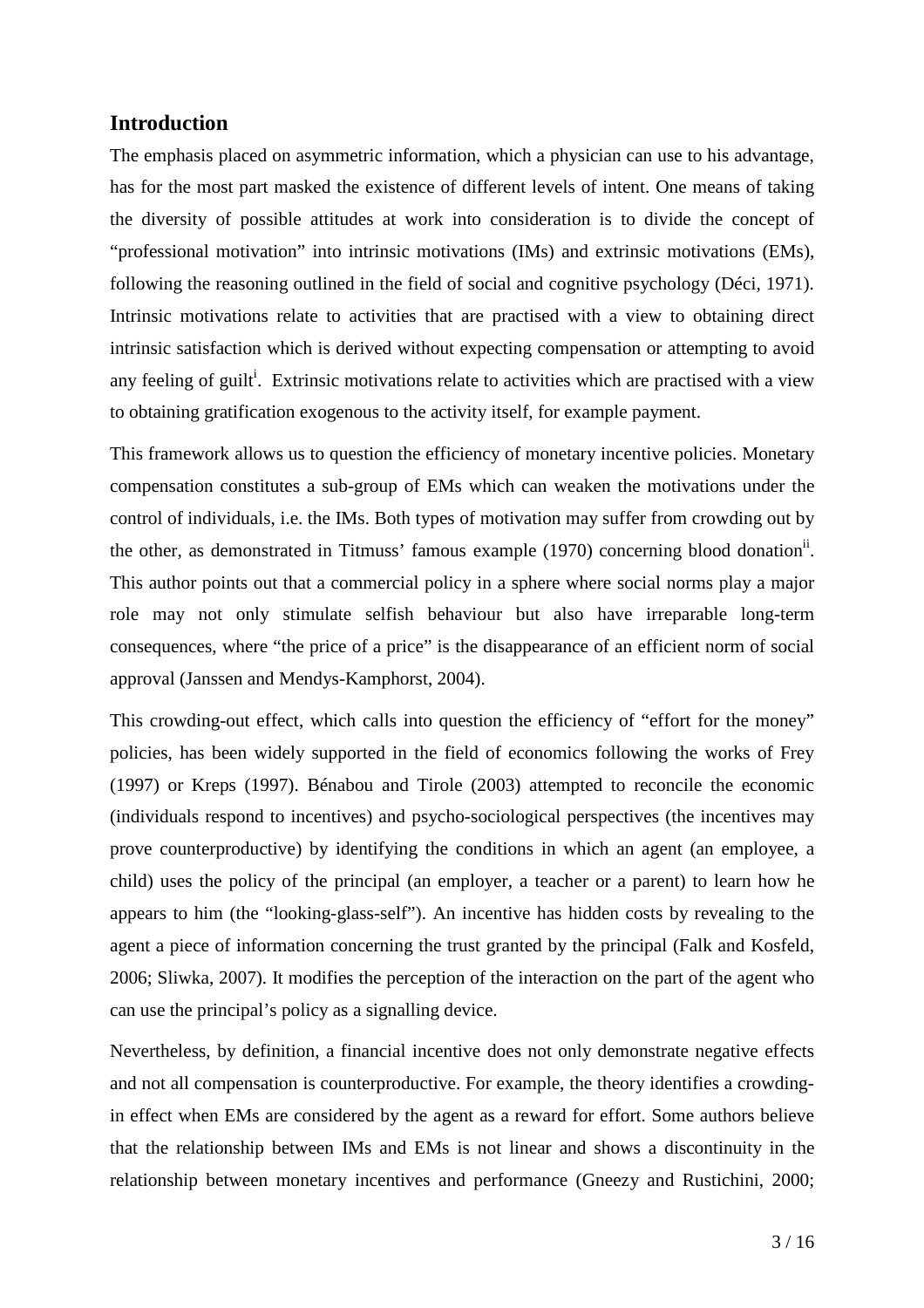James, 2005): in the same individual, it is possible to observe a better performance in the absence of monetary incentives than when minimum incentives are introduced, while his performance may increase with the level of incentives when these become more attractive.

Empirical works have attempted to isolate these different effects and the results obtained are somewhat contradictory: the effect of compensation on IMs depends on the type of compensation and the type of indicator adopted to measure the IMs – for example autonomy or the declared interest for the task – (Cameron et al., 2001). Moreover, despite numerous experimental studies on this subject (e.g., Frey and Oberholzer-Gee, 1997; Deci et al. 1999; Gneezy and Rustichini, 2000; Frey and Jegen, 2001; Fehr and Falk, 2002), it is still difficult to empirically identify a crowding-out effect outside the laboratory (using surveys) as a result of the difficulty in isolating and measuring motivations "in the field". In the field of medicine, the few studies carried out reveal that certain types of incentive may result in a crowding-out effect through the deterioration of work conditions as perceived by the GP, while other types of incentive may cause a crowding-in effect by improving physicians' competences by means of a "personal development policy" (Gené-Badia et al, 2007) or by creating the conditions necessary for greater autonomy and promoting "professional values" (McDonald et al, 2007).

These studies were carried out in the context of optimising physician payment schemes which are more personalised and performance-related. By means of financial compensation, the "Quality and Outcomes Framework" (QOF) programme in England or the "Pay for Performance" (P4P) programme in the United States aim to encourage physicians to show concern for the quality of primary healthcare. They primarily refer to the field of prevention wherein a series of measurable indicators are more likely to be achieved. Nevertheless, the conditions under which quality incentives in healthcare are effective have not been fully identified (Grady et al., 1997; Hillman et al., 1998, 1999; Town et al., 2005; Frolich et al. 2007), thereby justifying the fact that not all countries are committed to this process with the same level of intensity (Chaix-Couturier et al., 2000). In France, the legislator very recently<sup>iii</sup> manifested his interest in this type of approach, encouraging the evaluation of the legal conditions necessary for its implementation (Bras and Duhamel, 2008). However, implementing pay-for-performance requires knowledge of professional motivations in order to forestall any potential crowding-out effect. A necessary requirement is thus to overcome the lack of measurement afflicting the concept of IM in the specific context of the medical professions.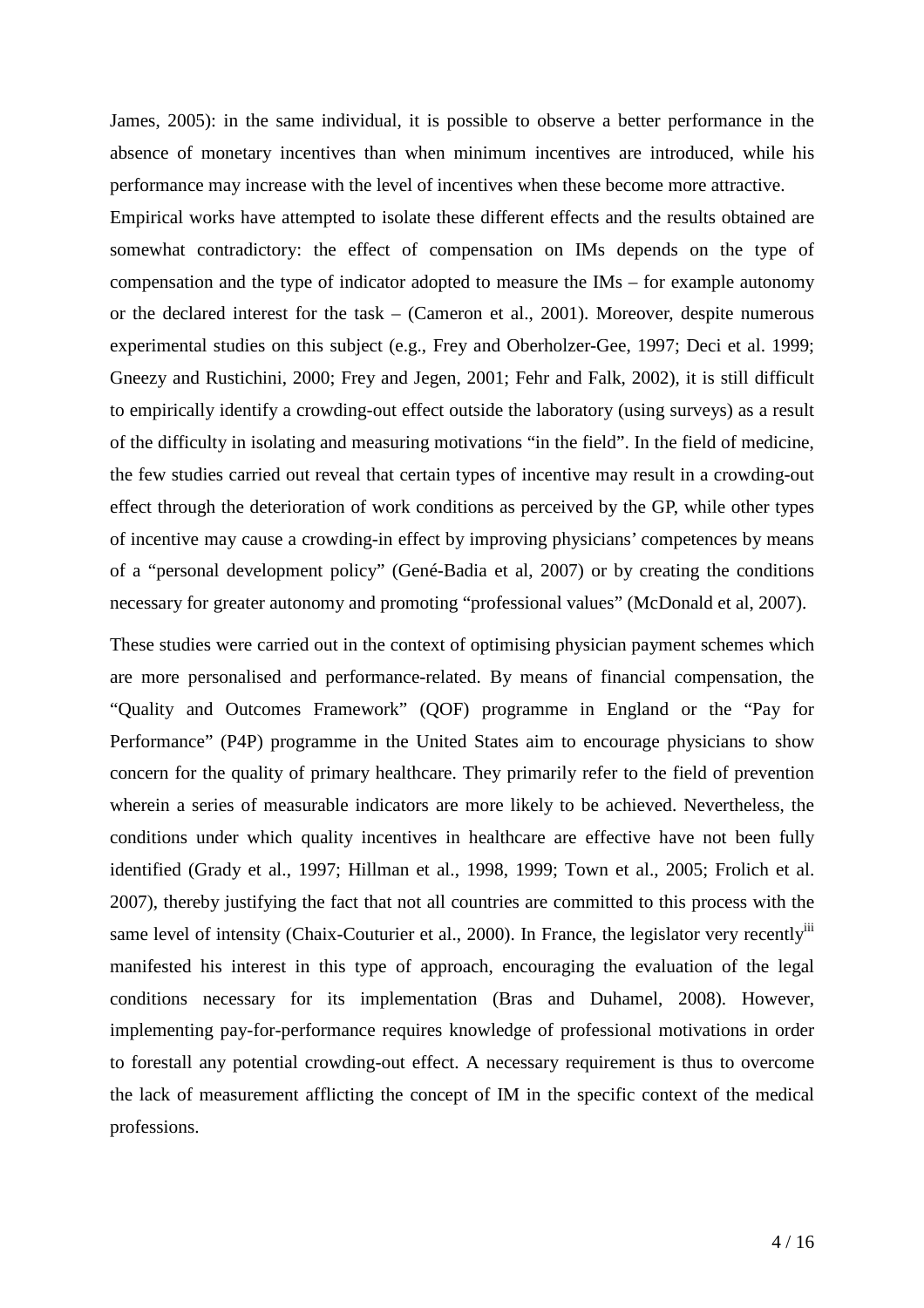With this in mind and based on a survey of professional general practitioners, this article aims to better understand the motivations of French General Practitioners (GPs) to practise preventive procedures. The study highlights the importance of IMs and investigates the hypothesis of a possible crowding-out effect on IMs by EMs. To this end, it presents empirical evidence based on a model of the share of IMs in relation to EMs and on an econometric estimation using the GPs' self-reported reactions to the policy decisions about "the rational use of medicines", introduced by the French authorities in the last ten years and relying on the concept of "medicalized control of health expenditures" (implementation of a National Objective of Health Insurance Expenditure - *ONDAM* – and attempt to introduce regulatory practice guidelines known as *références médicales opposables* – *RMOs* – which planned fines and rewards depending on whether the target of health expenditures growth is observed).

## **1. A decomposition of intrinsic / extrinsic motivations in the analysis of preventive procedures**

Performing preventive procedures may be based on two motivations.

- It may result from financial incentives offered by the public authorities. In this case, the physician is assumed to consider prevention and public health objectives in terms of "cost/benefit analysis" where the opportunity cost of medical time is evaluated as a monetary equivalent (under fee-for-service, it is medical time which conditions income). Such an approach is likely to correlate with an increasing number of procedures, overbilling and few free procedures. This is typically a case of EM.
- Preventive actions may result from a deliberate and disinterested behaviour on the part of the physician. Consequently, prevention is more frequently associated with motivations such as a concern for public health, the feeling of effectiveness in the process of health education etc. – a group of intrinsic factors which are nevertheless still to be identified more precisely.

To evaluate these two levels of motivation, we use a telephone survey carried out in 2006 on a panel of 600 self-employed GPs practising in the PACA region<sup>iv</sup> and devoted to public health, prevention and health education. Preventive procedures performed by GPs were the subject of a specific study aimed at quantifying these practices which are of great benefit but not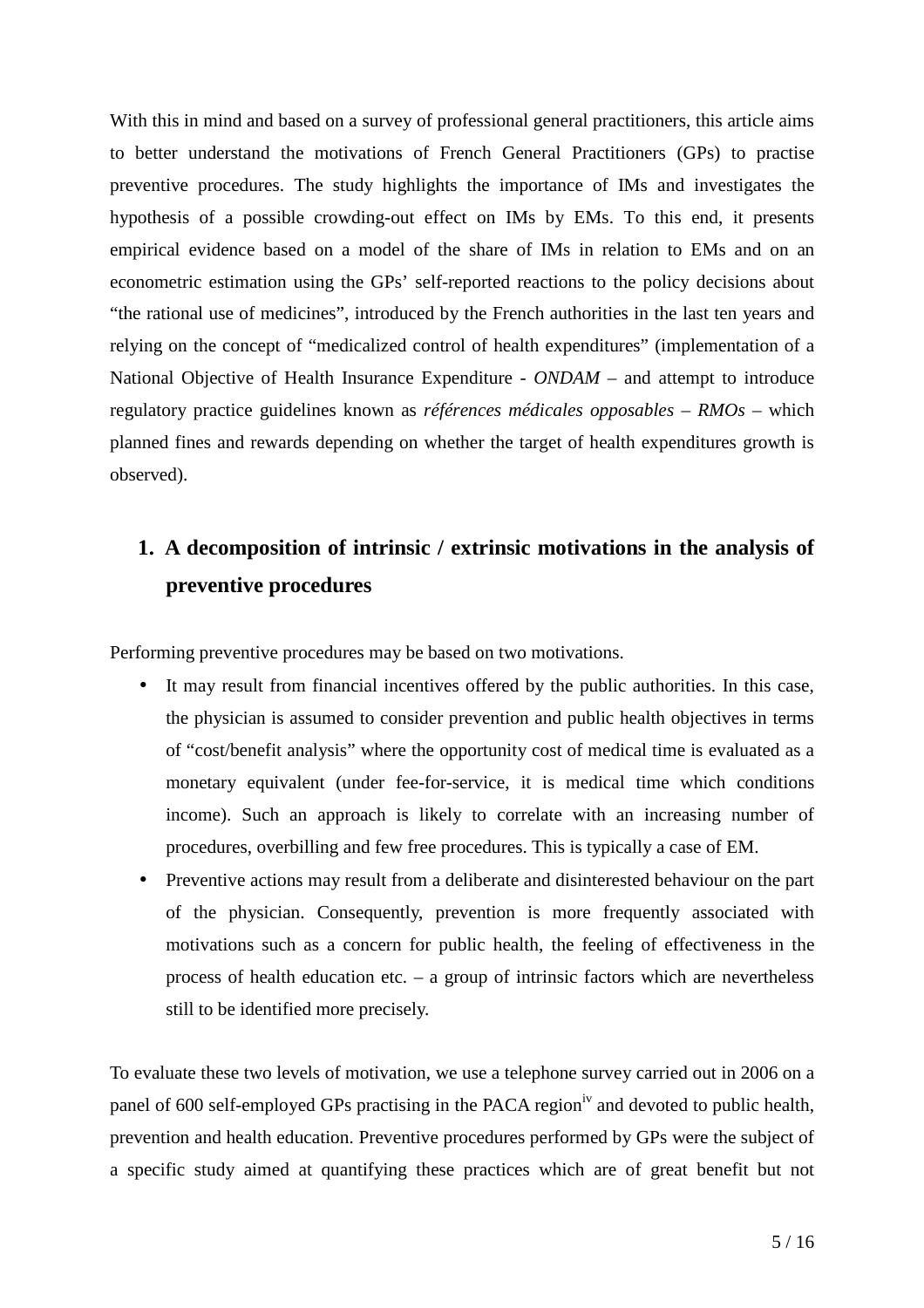necessarily implemented by all GPs with the same level of intensity. A synthetic prevention score was computed in order to rank physicians with regard to the frequency with which they perform 16 different preventive procedures according to the following scale: very often, often, sometimes and never (see appendix and Aulagnier et al., 2007). As these items are allocated values ranging from 1 (never) to 4 (very often), the score obtained by adding the answers for each action can, theoretically, vary from 16 to 64. The GPs were then divided into two categories according to their "prevention score", [16-50] and [50-64], accounting for 75% and 25% of the respondents respectively<sup>v</sup>. Initially, we use a simple logistic regression to model the probability that a physician will obtain a score which falls into the interval [50-64].

#### **1.1 Regression model and categorising variables**

The regressors are selected from the set of variables provided by the questionnaire by means of an automatic step-by-step procedure. The table below provides information concerning the independent variables of the logistic model and their level of significance.

| <b>Type-III tests</b>                                                           |              |        |  |  |  |
|---------------------------------------------------------------------------------|--------------|--------|--|--|--|
| Variable                                                                        | <b>DDL</b>   | Pr > F |  |  |  |
| work time in excess of 45 hours/week                                            | 1            | 0.0002 |  |  |  |
| participation in evaluating professional practices                              | 1            | 0.0006 |  |  |  |
| participation in training on behavioural and cognitive psychotherapies          | 1            | 0.0010 |  |  |  |
| use of referentials and clinical practice guidelines as a source of information | 1            | 0.0011 |  |  |  |
| share in household income $>70\%$                                               | 1            | 0.0015 |  |  |  |
| thinking that GPs should pay greater attention to public health activities      | 1            | 0.0033 |  |  |  |
| performs free procedures                                                        | 3            | 0.0059 |  |  |  |
| gender                                                                          | 1            | 0.0186 |  |  |  |
| resistance from patients as an obstacle to performing preventive activities     | $\mathbf{1}$ | 0.0203 |  |  |  |
| lack of training as an obstacle to performing preventive activities             | 1            | 0.0232 |  |  |  |
| favourable to the reform of regular doctors                                     | 1            | 0.0278 |  |  |  |
| need more personnel to undertake public health activities                       | 1            | 0.0352 |  |  |  |
| use of medical journal with paid subscription as a source of information        | 1            | 0.0388 |  |  |  |
| absence of payment as an obstacle to performing preventive activities           | 1            | 0.0567 |  |  |  |
| reported consultation length is longer than 15 minutes                          | 1            | 0.0741 |  |  |  |

|--|

*Source: Panel, 6th wave ORS PACA Population: 524 physicians* 

The results of the regression model highlight a number of independent variables acting as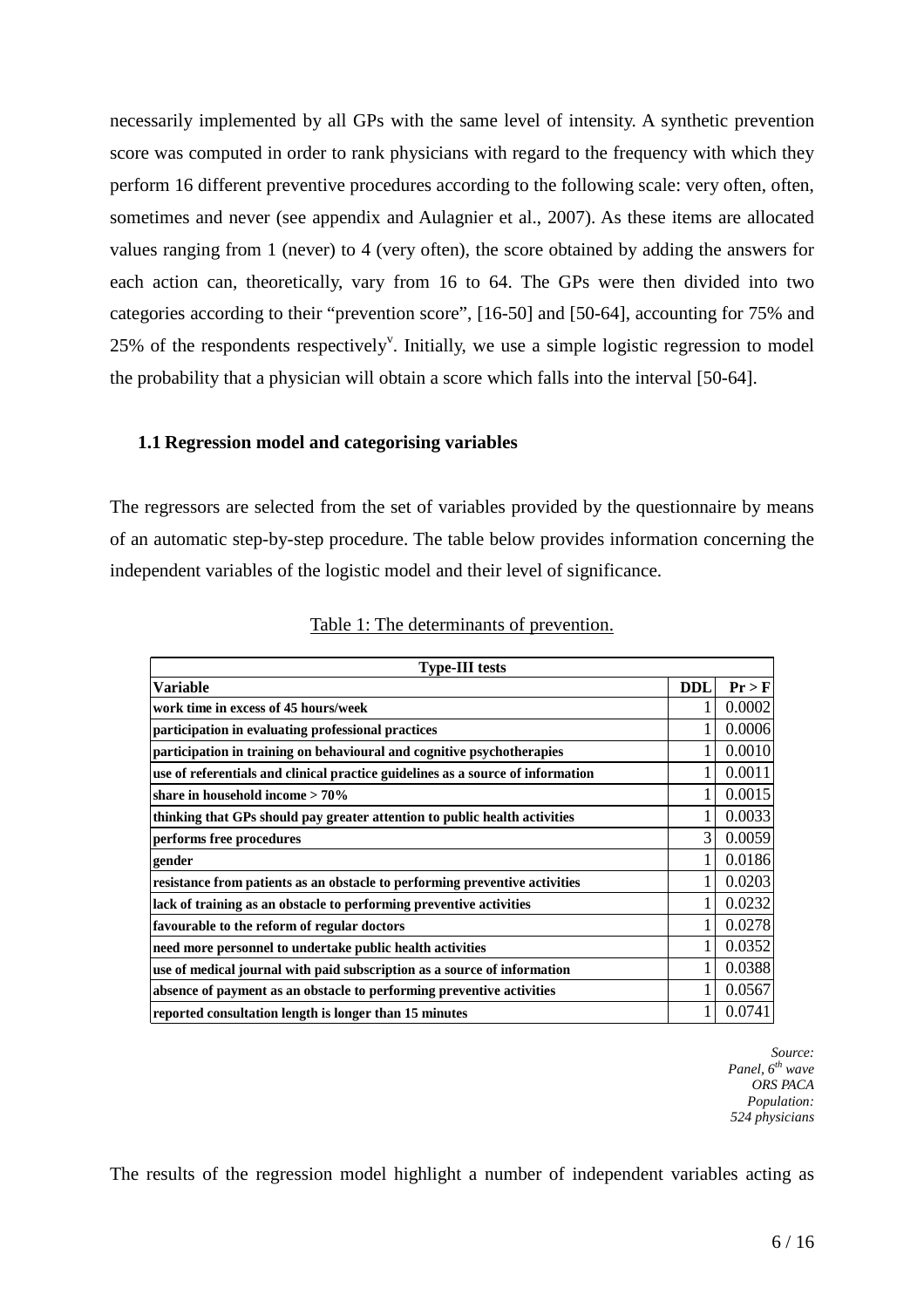determinants of preventive procedures in general medical practice. The method involves classifying these variables into three categories: IM, EM and control variables, in order to estimate the relative importance of IMs and EMs in the effective behaviour of physicians.

The control variables correspond to certain determinants of preventive practice which are "independent" of the physician's motivations, for example physician gender will primarily reflect the composition of his/her practice (women GPs treat more women patients) and determine the high frequency of certain preventive procedures (gynaecological screening) without any real relation to motivations.

Among the independent variables adopted in this model, five are identified as "markers" of physicians' IMs to perform certain preventive procedures: "thinking that GPs should pay greater attention to the public health dimension", "participation in training on behavioural and cognitive therapies", "not considering certain obstacles to prevention as a barrier to physician involvement in preventive care activities" (three variables for three types of obstacles: resistance by patients, lack of training on prevention, lack of payment). GPs answering these questions positively are assumed to be intrinsically motivated by public health and prevention activities.

We identify three extrinsic incentive variables (captured here by their negative slope, making them "disincentives"): "need more personnel to undertake public health activities", "rarely performing free procedures", "reported consultation length is under 15 minutes". These three variables summarise the idea that prevention "takes time" without having any effect other than improving the quality of healthcare provided to patients (answering yes to these questions suggests that healthcare quality is not pursued for itself). They are therefore, for the most part, EMs (negative given the sense of the question). The last two variables are a very direct evaluation of the "opportunity value" that each physician allocates to the time spent on medical activities. We believe that including them in a regression explaining the probability of being more or less active in terms of prevention reflects the relevance of the "waste of time/money" obstacle which exists in self-employed practice with regard to time-consuming activities such as prevention.

#### **1.2 Calculating the relative weight of each type of motivation**

After categorizing the variables into three distinct vectors as described above, the logistic model can be expressed as follows: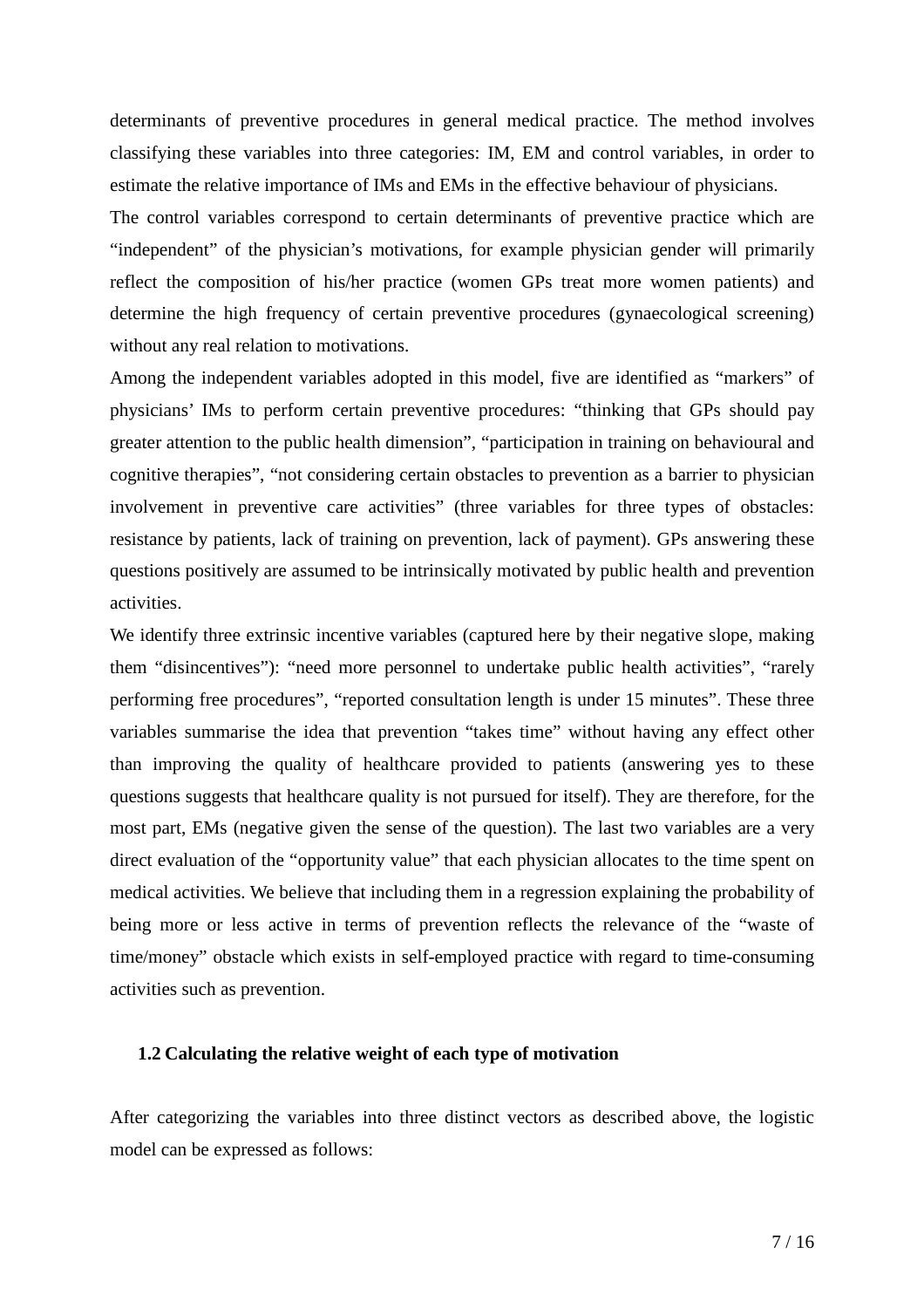$$
Ln(\frac{P}{1-P}) = X.\beta + M^{int}.\gamma^{int} + M^{ext} \gamma^{ext} + \mu
$$

where X is the group of control variables,  $M<sup>int</sup>$  the group of IM variables (five column vectors),  $M^{\text{ext}}$  the group of EM variables (three column vectors) and *P* the GPs' estimated propensity to provide a high level of prevention practices. Once the model has been estimated and the value of the regression vectors  $\beta$ ,  $\gamma^{int}$ ,  $\gamma^{ext}$  has been determined, we can calculate the following quantity for each GP:

*partint* = 
$$
\frac{M_i^{\text{int}} \gamma^{\text{int}}}{M_i^{\text{int}} \gamma^{\text{int}} + M_i^{\text{ext}} \gamma^{\text{ext}}}
$$
, with *partint*  $\in$  [0,1]

 $M<sup>int</sup>$  and  $M<sup>ext</sup>$  differ from one GP to other depending on the presence or absence of the 8 (5+3) basic motivations underlying their construction. For each physician *i*, the quantity *"partint*" measures the part accounted for by IMs in the probability that the GP belongs to the category of physicians who are highly active in the field of prevention. This is an individual measurement of the contribution of IMs to the propensity  $P_i$  of each physician to perform certain preventive procedures (relative to the total represented by the IMs and EMs together). We can provide descriptive statistics of this quantity and demonstrate that the share of IMs is non-negligible<sup>vi</sup>.



Fig. 1: Histogram of the *"partint"* distribution

*Source: Panel, 6th wave ORS PACA.*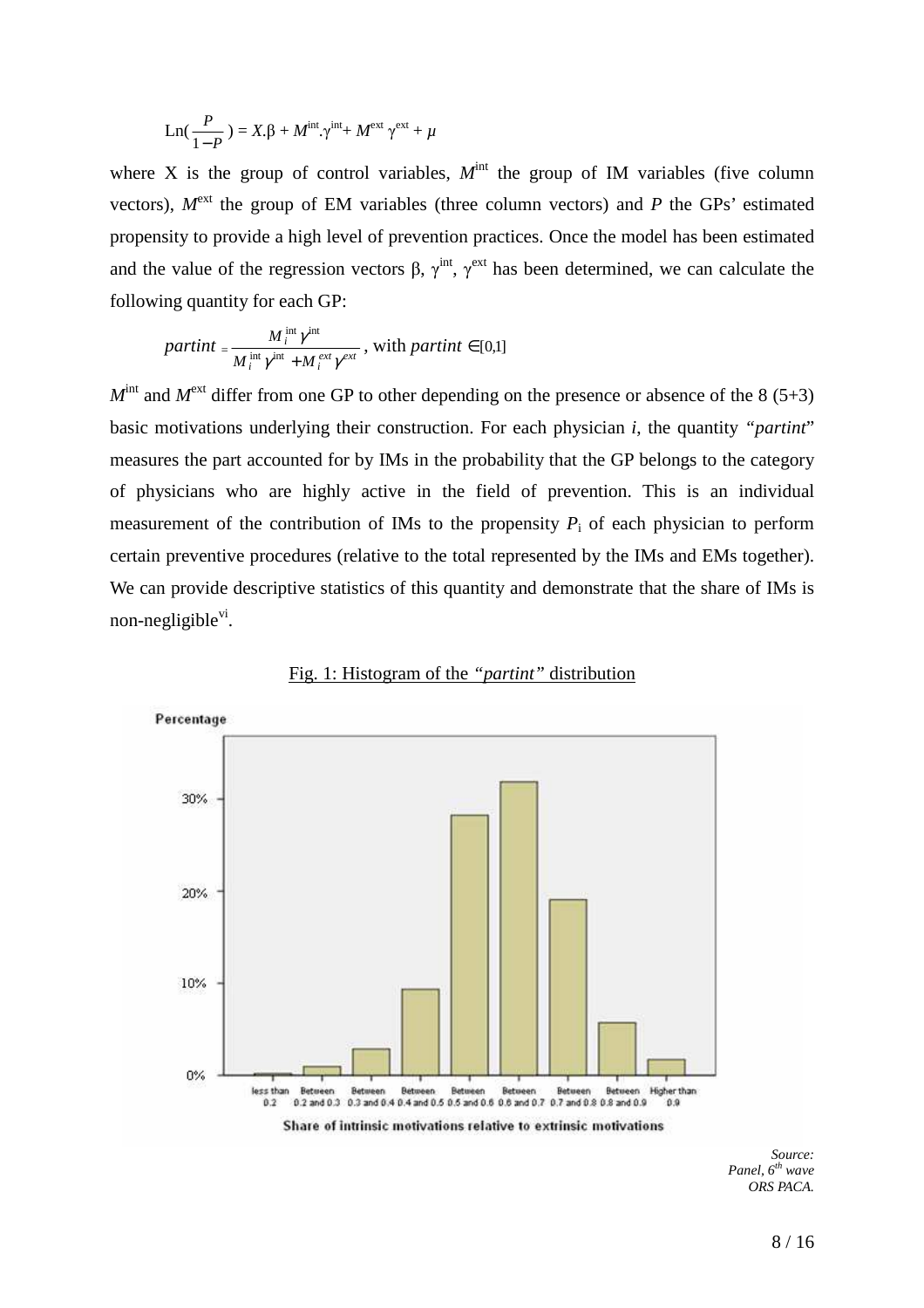### **2. Modelling the share of intrinsic motivations in relation to extrinsic motivations**

We note that the proportion accounted for by IMs in relation to physician's total motivations varies considerably from one individual to another. Beyond the mere measurement of this interpersonal heterogeneity, it is interesting to identify with which variables (or with which determinants) a dominant set of IMs is associated for a given level of prevention. A second regression model is now presented to determine the explanatory variables of the proportion of IMs. Among the explanatory variables identified, the "feeling of injustice" is of particular interest to us.

#### **2.1 Identifying a model of intrinsic motivation**

We consider the share of intrinsic motivations in physician's total motivations, ranging from 0 to 1, as a variable of interest. The series is truncated, both to the left and right, thereby justifying the use of a TOBIT model. We obtain the following results (backward selection, p threshold  $= 0.10$ :

| Dependant variable   | Comparison             |            | <b>Coefficients Standard Error</b> | P-value |
|----------------------|------------------------|------------|------------------------------------|---------|
| Constant             |                        | 1.19470    | 0.32485                            | 0.0002  |
| Age                  |                        | $-0.02483$ | 0.01256                            | 0.0480  |
| Age-squared          |                        | 0.00025    | 0.00012                            | 0.0378  |
| Practice sector      | 1 <sub>vs</sub> 2      | 0.02878    | 0.01549                            | 0.0633  |
| Build-up area        | $> vs < 200k$ . Inhab. | 0.02094    | 0.01186                            | 0.0774  |
| Feeling of injustice | Yes vs No              | $-0.02506$ | 0.01144                            | 0.0285  |

Table 2: Results of the model

Working in sector 1, where physicians are paid by a fixed-fee per consultation, is positively correlated with IM (and thus adhesion to sector 2, where free pricing prevailed, is negatively linked to IMs). This result could reflect a self-selection effect. Nevertheless, the estimation is not significant at 5% (p=0.063), thereby limiting its scope. The same is true for the geographic situation and the location of the medical practice in a large urban centre, which would appear to have a positive effect on IMs. We have chosen to comment on the two destructive effects (significant at 5%) of IMs: age and the feeling of injustice.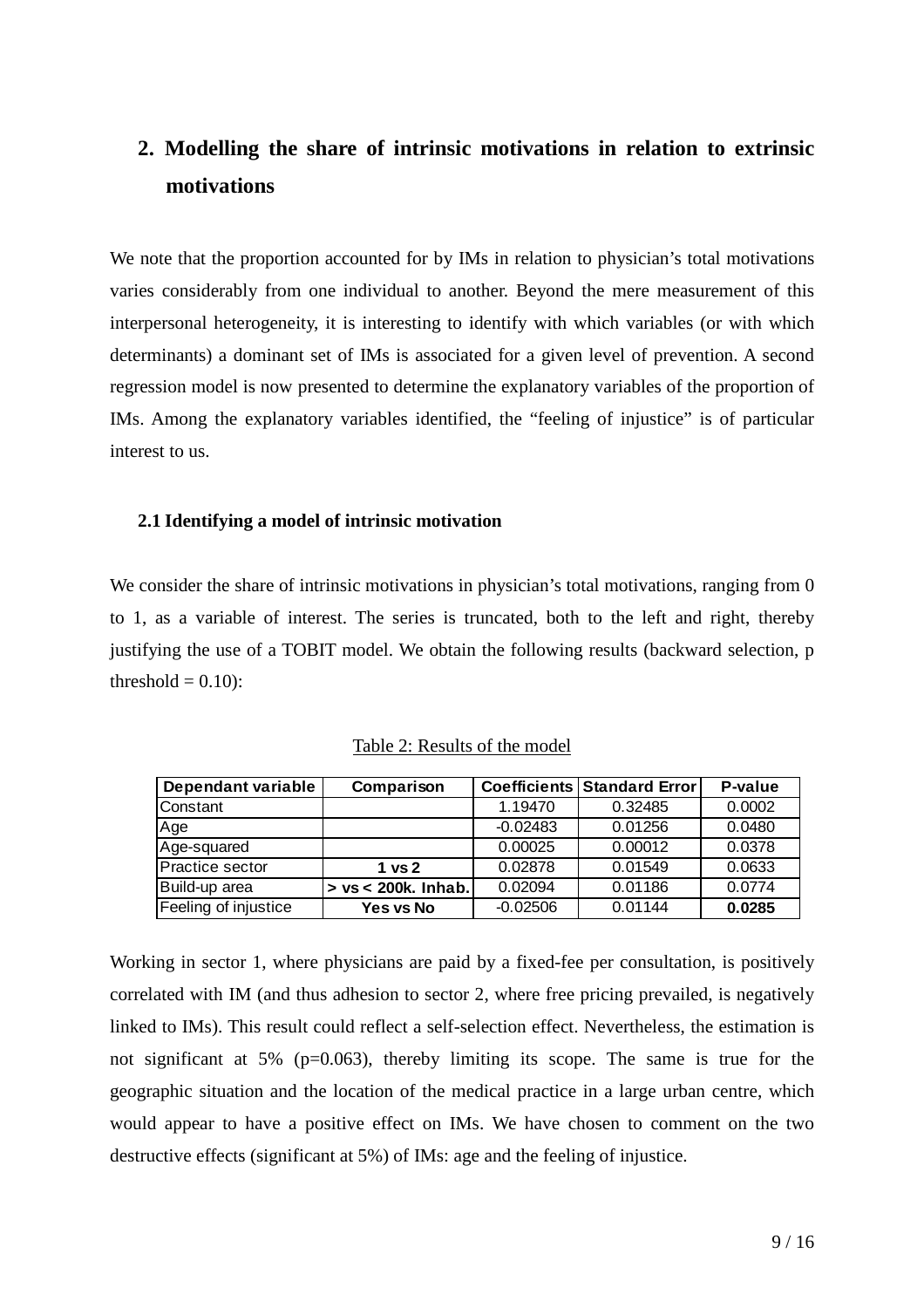

Source: Panel, 6<sup>th</sup> wave ORS PACA.

Let us first examine the effect of age. During their period of activity, it is at the age of about 49 that the share of IMs in physicians' total motivations is the weakest. The graph representing the age effect is convex: we observe a fall in the share of intrinsic considerations in favour of extrinsic ones (all other things being equal) between the ages of 35 (lower limit) and 49, thereafter followed by a reversal of the trend.

These results may indicate a "life cycle of medical motivations" with an initially perverse effect of the increasing volume of physician's activity on IMs (the phase when financial constraints are most significant). Then, after 50 years old, age and a relaxing of the financial constraints encourage physicians to adopt an attitude more favourable to expressing their IMs. We can assume that this graph, presenting cross sectional data, may also reflect a generational effect. It would reveal that older physicians are driven more by IMs whereas younger ones find themselves in an environment which promotes the expression of EMs. The data do not enable us to separate these different assumptions. It is nevertheless interesting to compare this graph with that obtained when analysing the question concerning "physician professional satisfaction" (profile obtained as a cross section for an identical panel of 1,901 doctors, but extended to 5 regions).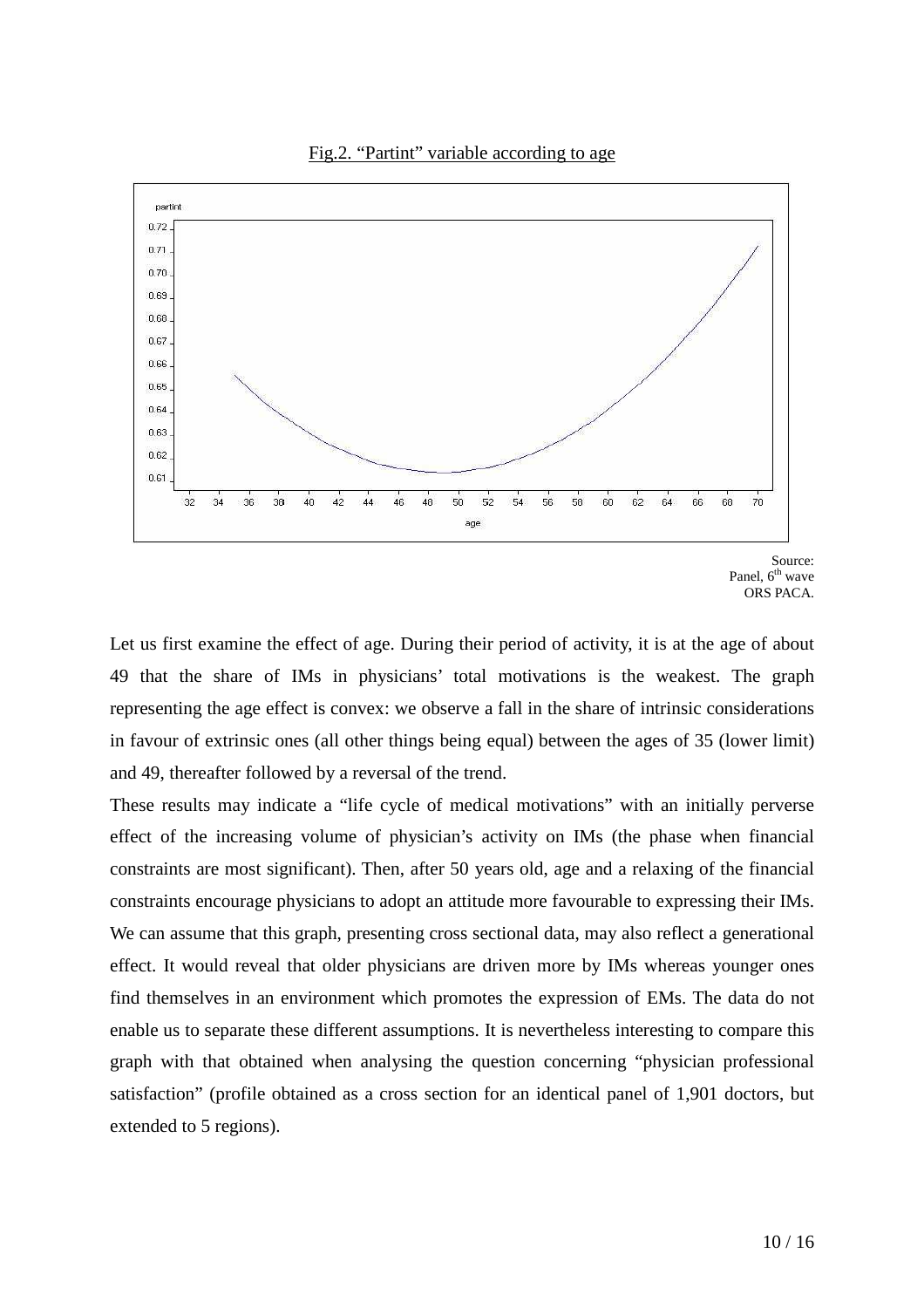

Fig.3. Probability of positive professional satisfaction (reported data) according to age

*Source: Observation panel ORS PACA. Population: 1,901 physicians* 

We note an age profile of professional satisfaction relatively similar to that established for "*partint"*. This would tend to support the methodology adopted here: when physicians are asked directly about their level of professional satisfaction, it would appear that the same findings as those identified through our own method hold, i.e. a life cycle of IMs in the choice of preventive practices.

#### **2.2 The role of the feeling of injustice**

To date, the study has allowed us to demonstrate and analyse the importance of IMs in physicians' attitudes towards prevention but not to confirm the crowding-out hypothesis. At best, we can state that the extent of the IMs identified in these statistics pleads for caution when implementing any economic policy oriented towards financial compensation. The only information available to us here is an opinion, a reaction to the so-called public policies of "rational use of medicines". Indeed, during the survey, we asked the following question; "do you find the implementation of actions promoting rational use of medicines, which aimed at limiting the increase in healthcare spending, *unfair with regard to yourself?*".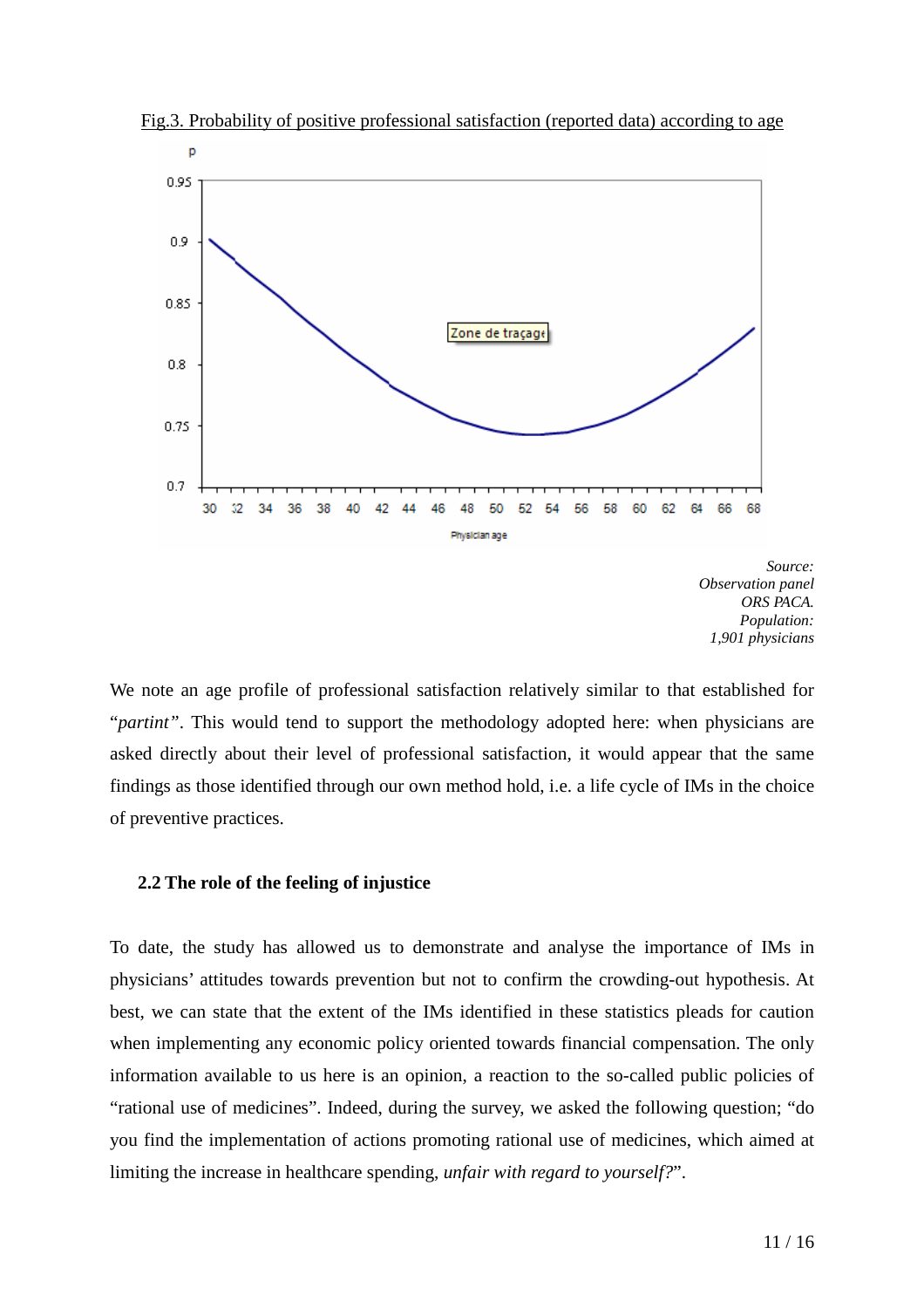We might think that the "feeling of injustice" expressed may be perceived as a bias which is inherent to declaratory data and can therefore be considered as unreliable. However, an increasing number of works, mirroring certain results provided in the field of comprehensive sociology, tend to give credence to the claims of those involved (Boltanski and Thévenot, 2006; Dubet, 2006). These surveys show that when individuals are questioned, they succeed in justifying the unfair nature of a situation. By doing so, they create their own construction of a "theory of justice" by behaving to a certain extent like *philosophers*, even if their theory of justice is spontaneous or profane. We therefore view justice criteria as a normative reference governing models of action. We believe that such a normative reference can be identified when physicians express their discomfort concerning policies promoting rational use of medicines introduced by the public authorities in France in recent years.

These are perceived as control devices threatening the autonomy of physicians. This loss of freedom can be combined with the belief in an "offensive" treatment of the profession by the public authorities who would have to buy a high-quality practice by means of compensation. The incentive can, then, have a perverse effect when it is interpreted as proof of the distrust demonstrated by society towards the medical profession, judged incapable of performing its missions without obtaining additional payments (Bras and Duhamel, 2008). This criticism leads to the activation of new types of motivation, some of which may supplant the others. The feeling of injustice with regard to the reforms could exercise a negative effect on IMs, by revealing physicians' perception of an exaggerated appeal to EMs.

In our study, it appears that the coefficient associated with the "feeling of injustice" is negative and significant ( $p = 0.02$ ): a physician feeling that he has been unfairly treated by the public authorities is less intrinsically motivated than a physician who does not share this feeling. The Tobit model therefore shows that, all other things being equal, the expression of a "feeling of injustice" is associated with a reduction in IMs involved in a preventive procedure. In the absence of time data, this statistic does not enable us to identify the direction of the causality: a low level of IMs may increase the feeling of injustice just as the feeling of injustice may – as in the theory – destroy the IMs. In the current context, we can only reveal the correlation between injustice and IMs.

#### **Conclusion**

One of the advantages of the notion of IMs (Déci, 1971) is to underline that individuals are likely to emphasize different facets of their identity: individuals have a reflexive capacity.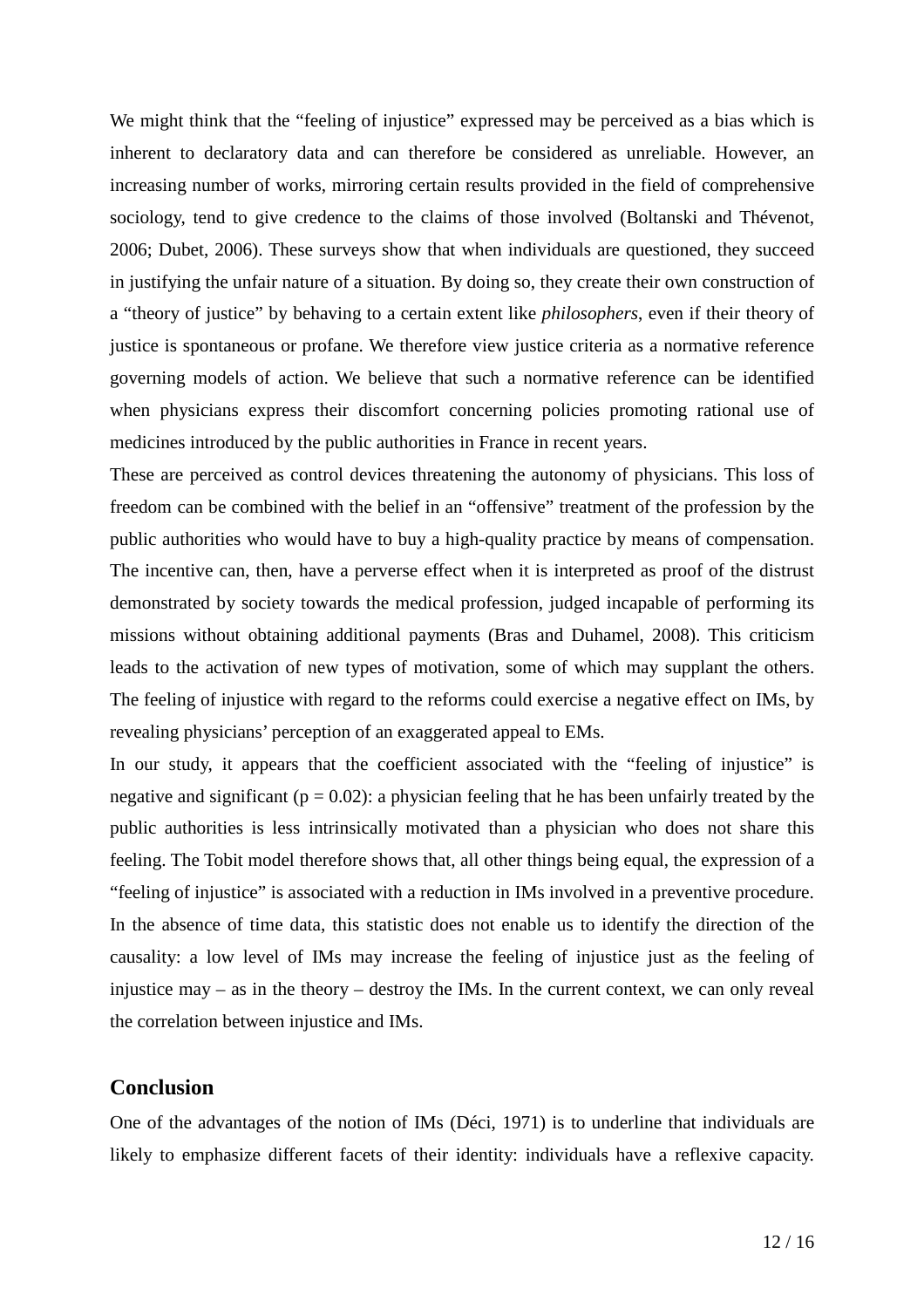Under the effect of new economic policy measures, it is possible that individuals change the balance of their motivations. For instance, actions encouraging the rational use of medicines belong to economic incentive mechanisms and can lead physicians to change their attitude by adopting an economic way of reasoning (they turn pure "homo-oeconomicus"). Consequently, the extrinsic part of their motivation is over-stimulated, possibly at the expense of intrinsic considerations when the actions are regarded as "unfair" by physicians.

We are, of course, a long way from being able to identify these different dimensions of the crowding-out effect in the statistical study carried out. In our opinion, this study constitutes an initial contribution to a quantitative evaluation of the phenomenon: i) intrinsic motivations account for a large part of preventive actions undertaken by GPs ; ii) the feeling of injustice would indeed appear to be linked to a pejoration of IMs in medical prevention procedures, thereby giving form to the IM-EM theory.

#### **Appendix:**

List of questions used to construct the prevention score:

How frequently do you perform the following preventive procedures?

- Suggest a breast cancer screening mammography for patients between the ages of 50 and 75, every two years
- Suggest a programme for breaking nicotine addiction for patients who smoke
- Identify weight problems in children
- Record the Body Mass Index of patients and position it with regard to the thresholds
- Suggest the use of a nutrition booklet for obese patients
- Inform young patients about contraception
- Suggest a Hemoccult test to all patients between the ages of 50 and 75, every two years
- Inform patients about the risks of self-medication
- Identify any side-effects resulting from multiple prescriptions among elderly people
- Suggest an annual preventive consultation
- In your practice, do you use predefined questionnaires to help identify risk factors or screen for a pathology, such as tests or scales?
- Do you ask your patients if they smoke?
- How often do you ask your patients this question?
- Do you ask patients who smoke if they intend to give up smoking?
- How often do you ask your smoker patients this question?
- When dealing with nicotine, do you evaluate the level of addiction of patients who smoke?

For all these questions (except questions 4 and 6), the answer scale was as follows: very often (4), often (3), sometimes (2), never (1), do not know (0), did not answer (0). For questions 4 and 6, the answer scale was as follows: every consultation (4), often (3), no fixed frequency (2), when dealing with a health issue linked to nicotine (1), do not know (0), did not answer (0). The score was obtained by adding the answers to these 16 questions. Cronbach's alpha for the 16 questions totalled 0.744, thereby enabling us to confirm the reliability of the prevention score.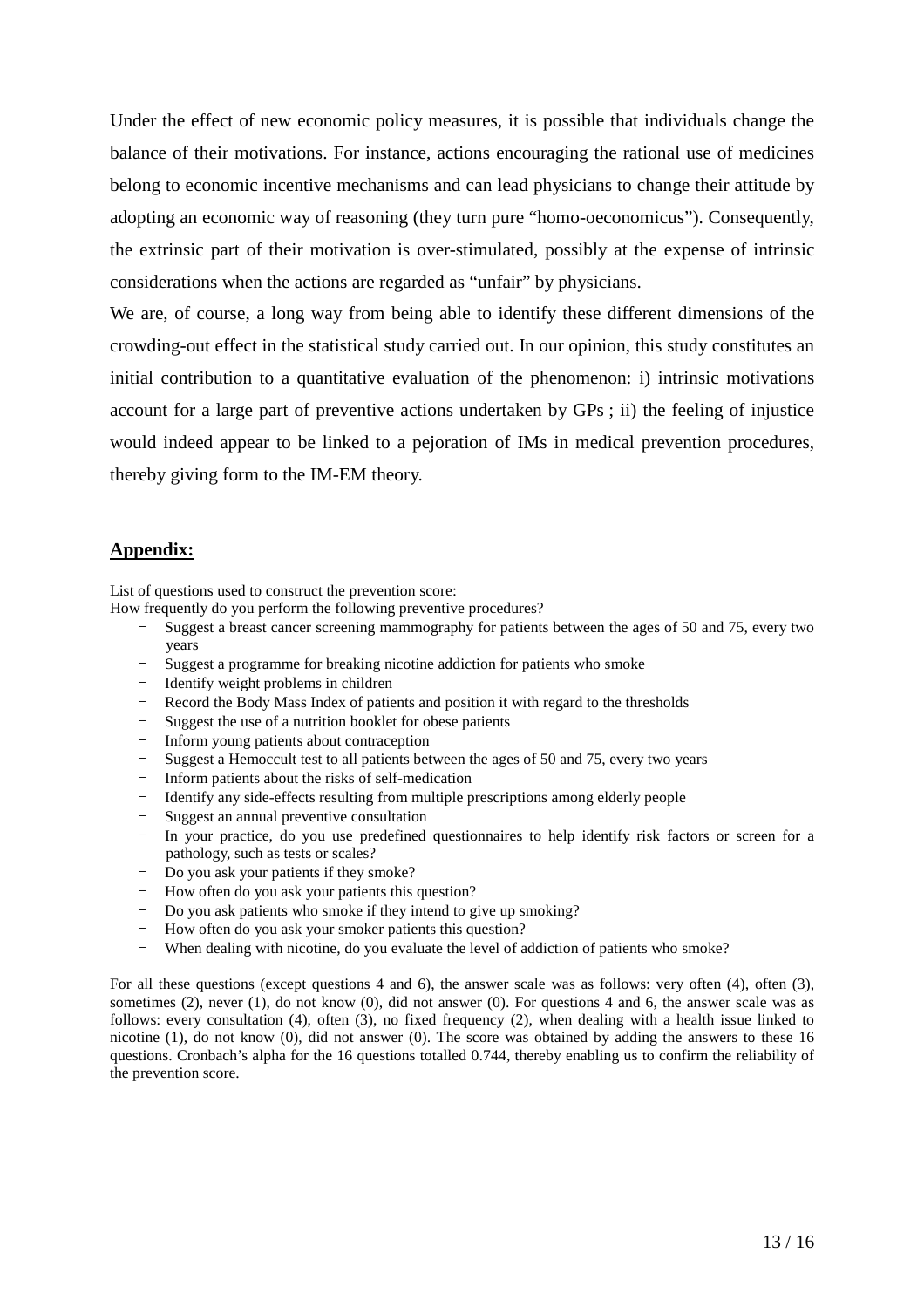#### **References**

Aulagnier, M., Videau, Y., Combes, J.B., Sebbah, R., Paraponaris, A., Verger, P., Ventelou, B., (2007). Pratiques des médecins généralistes en matière de prévention : les enseignements d'un panel de médecins généralistes en Provence Alpes Côte d'Azur. *Pratiques et Organisation des Soins*, 38, 4, 259-268.

Benabou, R., & Tirole, J. (2003). Intrinsic and extrinsic motivation. *Review of Economic Studies*, 70, 489-520.

Boltanski, L., Thévenot, L. (2006). *On Justification: Economies of Worth*. Princeton : Princeton University Press.

Bras, P.L., & Duhamel, G. (2008). *Rémunérer les médecins selon leurs performances : les enseignements des expériences étrangères*. Paris : IGAS.

Cameron, J., Banko, K.M., Pierce, W.D. (2001). Pervasive negative effects of rewards on intrinsic motivation: The myth continues. *The Behavior Analyst*, 24, 1-44.

Chaix-Couturier, C., Durand-Zaleski, I., Jolly, D., Durieux, P. (2000). Effect of financial incentives on medical practice: results from a systematic review of the literature and methodological issues. *International Journal for Quality in Health Care*, 12, 133-142.

Deci, E.L. (1971). Effect of externally mediated rewards on intrinsic motivation, *Journal of Personality and Social Psychology*, 18, 105-115.

Deci, E.L., Koestner, R., Ryan, R.M. (1999). A meta-analytic review of experiments examining the effects of extrinsic rewards on intrinsic motivation. *Psychological Bulletin*, 125, 627-668.

Dubet, F. (2006). *Injustices : L'expérience des inégalités au travail*. Paris : Seuil.

Falk, A., & Kosfeld, M. (2006). The Hidden Costs of Control. *American Economic Review*, 96, 1611–1630.

Fehr, E. & Falk, A. (2002). Psychological Foundations of Incentives. *European Economic Review*, 46, 687-724.

Frey, B.S. (1997). *Not just for the money: an economic theory of personal motivation.* Cheltenham, U.K.: Edward Elgar.

Frey, B.S., & Jegen, R. (2001). Motivation Crowding Theory. *Journal of Economic Surveys*, 15, 589-611.

Frey, B.S., & Oberholzer-Gee, F. (1997). The Cost of Price Incentives: An Empirical Analysis of Motivation Crowding-out, *American Economic Review*, 87, 746–755.

Frølich, A., Talavera, J., Broadhead, P., Dudley, R. (2007). A behavioral model of clinician responses to incentives to improve quality. *Health Policy*, 80, 179-193.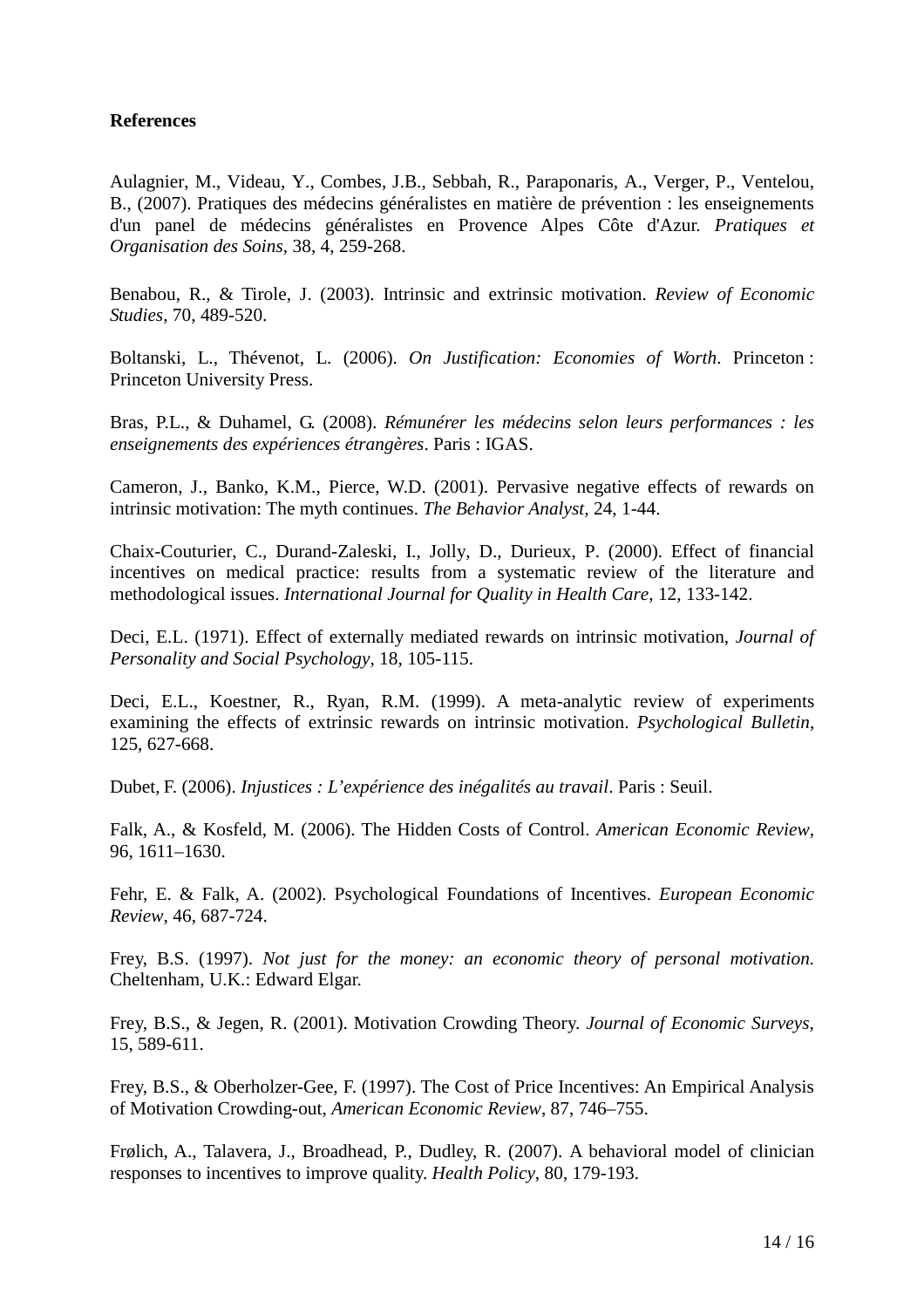Gené-Badia., J., Escaramis-Babiano, G., Sans-Corrales, M., Sampietro-Colom, L., Aguado-Menguy, F., Cabezas-Pena, C., de Puelles, P.G. (2007). Impact of economic incentives on quality of professional life and on end-user satisfaction in primary care. *Health Policy*, 80, 2- 10.

Gneezy, U., Rustichini, A. (2000). Pay enough or don't pay at all, *Quarterly Journal of Economics*, 115, 791-810.

Grady, K.E., Lemkau, J.P., Lee, N.R., Caddell, C. (1997). Enhancing mammography referral in primary care, *Preventive Medicine*, 26, 791-800.

Hillman, A.L., Ripley, K., Goldfarb, N., Nuamah, I., Weiner, J., Lusk, E. (1998). Physician financial incentives and feedback: failure to increase cancer screening in Medicaid managed care. *American Journal of Public Health*, 88, 1699-1701.

Hillman, A.L., Ripley, K., Goldfarb, N., Weiner, J., Nuamah, I., Lusk, E. (1999). The use of physician financial incentives and feedback to improve pediatric preventive care in Medicaid managed care. *Pediatrics*, 104, 931-935.

James, H. (2005). Why did you do that? An economic examination of the effect of extrinsic compensation on intrinsic motivation and performance. *Journal of Economic Psychology*. 26, 549-566.

Janssen, M.C.W., Mendys-Kamphorst, E. (2004). The price of a price: on the crowding out and in of social norms, *Journal of Economic Behavior and Organization*, 55, 377-395.

Kreps, D.M. (1997). Intrinsic motivation and extrinsic incentives. *American Economic Review*, *Papers and Proceedings*. 87, 359-364.

McDonald, R, Harrison, S., Checklang, K., Campbell, S., Roland, M. (2007). Impact of financial incentives on clinical autonomy and internal motivation in primary care : ethnographic study, *British Medical Journal*. 334, 1357-1359.

Sliwka, D. (2007). Trust as a Signal of a Social Norm and the Hidden Costs of Incentive Schemes. *American Economic Review*. 97, 999–1012.

Titmuss, R.M. (1970), *The gift relationship: from human blood to social policy*. London: George Allen & Unwin.

Town, R., Kane, R., Johnson, P., Butler, M. (2005). Economic incentives and physicians' delivery of preventive care. A systematic review, *American Journal of Preventive Medicine*. 28, 234-240.

 $\overline{a}$